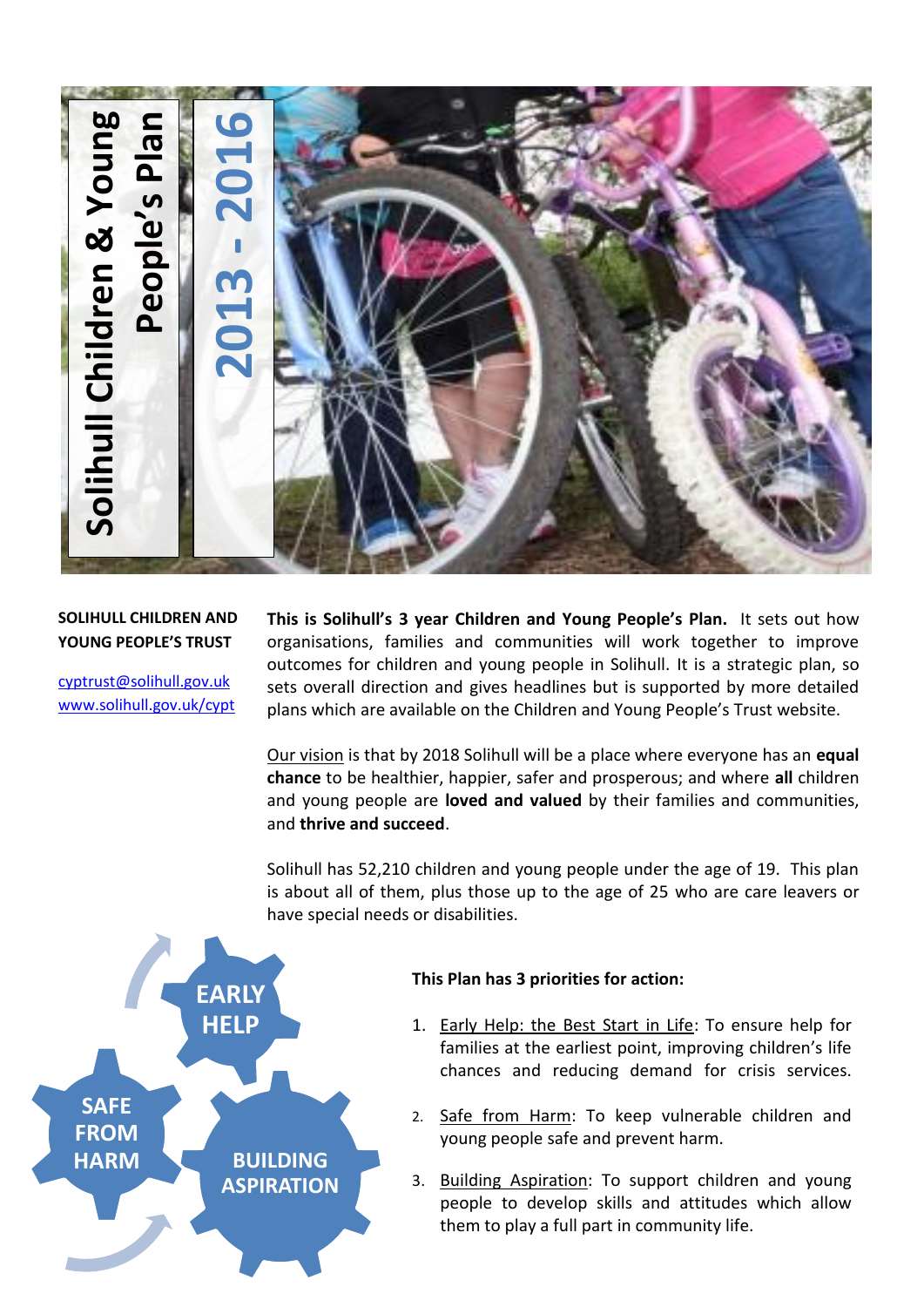**PROGRESS IN 2011** 

**PROGRESS IN 201** 

**-**

**2012**

*Solihull in 2018 where everyone has an equal chance to be healthier, happier, safer and prosperous; and where all children and young people are loved and valued* 

An equal chance means giving **different support to different families**, depending on what they need and want. Our approach to achieving this is based on whole community early help, integrated working between organisations, and giving families choice and control of personalised support.

*by their families and communities, and thrive and succeed.*

Some children need more support, for example those with special needs and disabilities, Looked After Children, or those who live in parts of the Borough which are more affected by poverty, lack of opportunity and low aspirations.

However, focusing solely on the most disadvantaged will not resolve inequalities in outcomes. The Trust Board is committed to a combination of support which is available for all families and support which is targeted to those who are more vulnerable.

## **Progress made by the Children and Young People's Trust Board in 2011/12:**

- Development of the LINCS Team and family support.
- Revisions to the 'missing children' procedures.
- Review of domestic abuse triage for children and young people.
- Revisions to key e-safety documents to support schools.
- Relaunch of 'Welcome to Nursery'. 90% of parents felt that the programme had helped them to develop good relationships with school, feel confident to help their child's learning and had helped their child settle quickly.
- Preparation of an all age menu of parenting programmes, from universal to specialist needs.
- Development of PLUSH and CHASE, two peer support schemes for parents in north Solihull, helping parents to feel more confident and less isolated.
- Launch of a young people's app to reduce mental health stigma.
- Review of unintentional injuries data and current practice for reduction.
- Testing new approaches for personal budgets for children with disabilities.
- Consulting families about how to make leisure services more inclusive.
- Large-scale consultation on an early help strategy for Solihull.

To read more about the progress made and outstanding challenges read the Children and Young People's Trust Board's Annual Report, July 2012 which is published here: [www.solihull.gov.uk/cypt.](http://www.solihull.gov.uk/cypt)

**OUR VISION**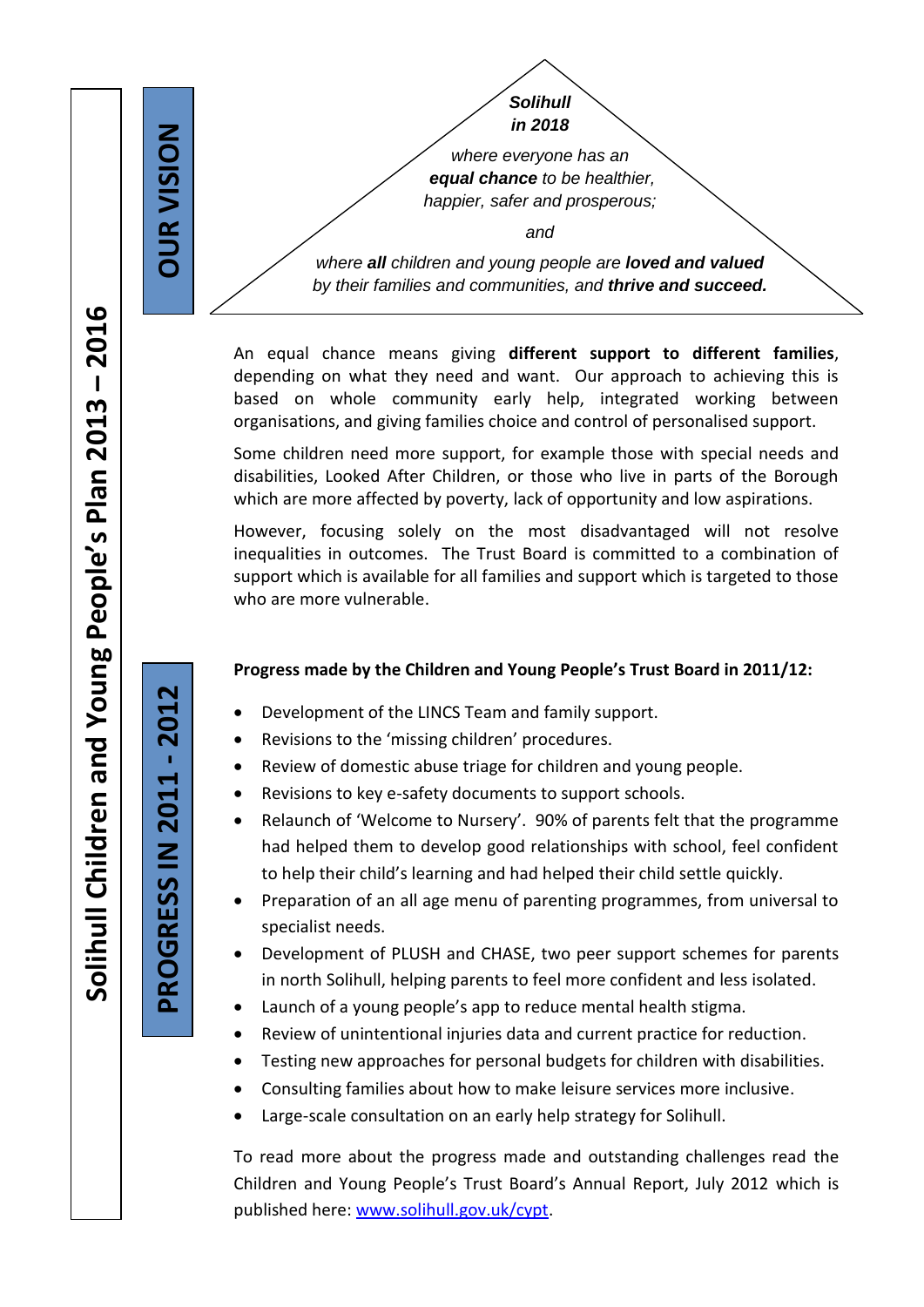**OUTCOMES REVIEW 2012**

**OUTCOMES REVIEW 2012** 

**The Children and Young People's Trust Board produced an Outcomes Review in 2012** which is Solihull's strategic needs assessment for children and informs the planning and commissioning of services. Key headlines in 2012 were:

## *A great place for most…*

- Solihull is a great place to live, learn and play for the majority, and most children and young people thrive and succeed.
- The population is changing, getting older as a whole but younger in north Solihull; and more diverse, particularly in the urban west of the Borough.
- The gap in educational outcomes has closed across a range of measures.

## *.. but some children and young people do less well…*

- Not all babies get the best start in life: 1 in 7 women smoke during pregnancy; rates of breastfeeding are falling; and uptake of the MMR vaccine is below the recommended level.
- The rate of children with child protection plans has risen fourfold in 4 years, far exceeding the national rate. More than half of these are in the Regeneration Zone, which only has 22% of the Borough's child population.
- Local evaluations show common processes such as LINCS make a difference for families, but practioners report that it is not being used early enough.
- Outcomes for children and young people in the regeneration wards remain poor – from safeguarding to health, leisure, poverty and as victims of crime.

To read the full Outcomes Review go to <http://www.solihull.gov.uk/cypt>

The Children and Young People's Trust Board is a partnership to improve outcomes for children and young people in Solihull. Its role is to set direction, improve joined up working, and manage performance. Membership is drawn from parent groups and statutory, voluntary and private sector organisations.

Each year the Board will publish an action plan to deliver this Children and Young People's Plan, and an annual review of progress for the previous year. Performance information against the Plan will be published quarterly.

The Trust Board is one of a number of important partnerships that affect the lives of children in Solihull, including the Health and Well-Being Board and Local Safeguarding Children Board, each with their own business plans.

Partnership with children, young people and families is a fundamental principle for the Trust, and each partner is expected to engage families in decisionmaking. Further details of how partners work together, including shared values, leadership arrangements and reporting relationships are contained in the Trust Board's terms of reference, published here:<http://www.solihull.gov.uk/cypt>

# **WORKING TOGETHER WORKING TOGETHER**